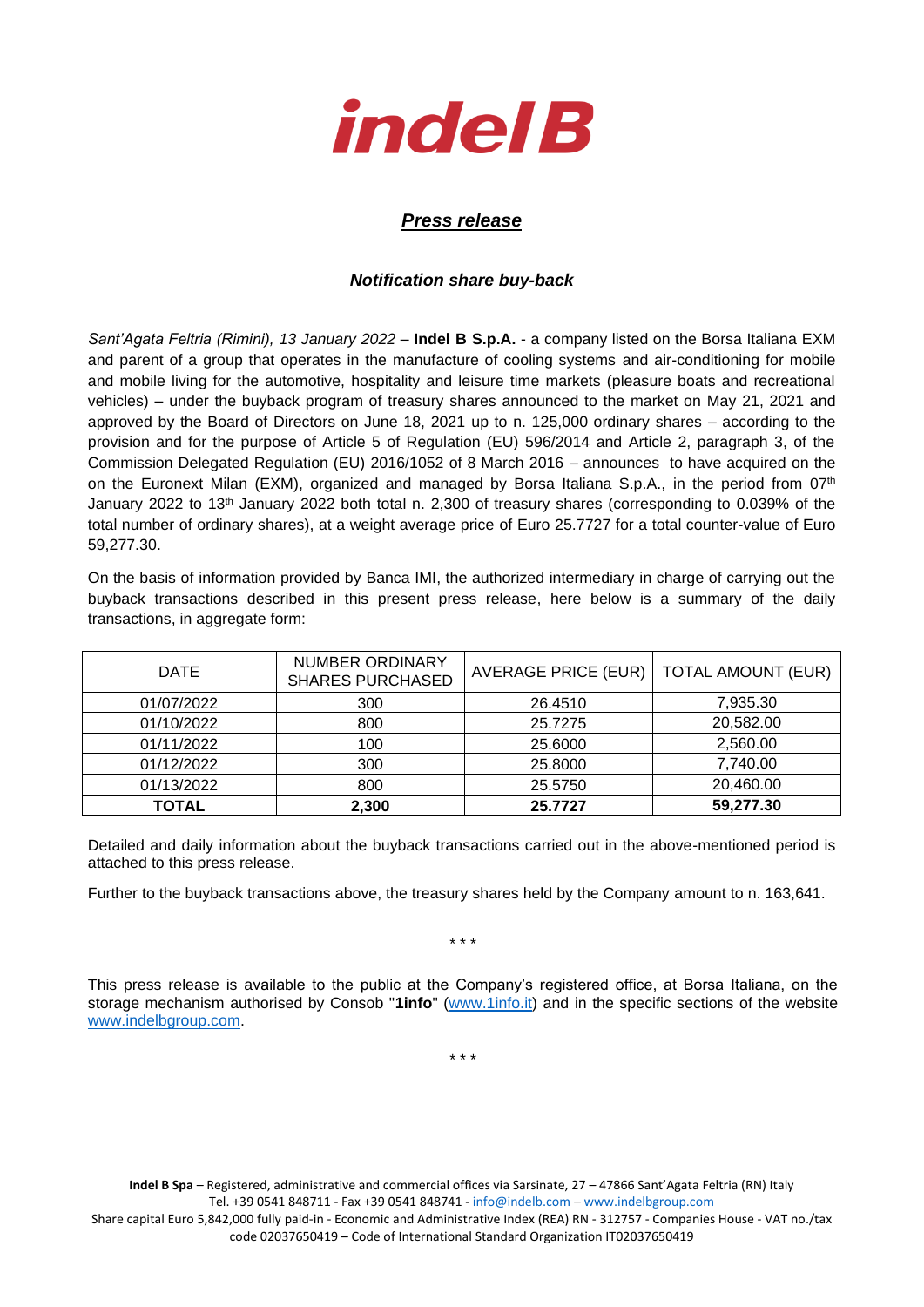*Indel B S.p.A. is a company listed on the EXM segment of the Italian stock exchange and is controlled by AMP.FIN S.r.l., in turn held entirely by the Berloni family. Indel B S.p.A. heads an important Group that operates worldwide and* has been active for the last 50 years in the mobile cooling sector applicable to the Automotive, Leisure time and Hospitality cooling segments. The Group also operates in mobile climate control, with specific reference to the *Automotive market, represented by commercial vehicles, minibuses, ambulances, agricultural and earth-moving machinery, and in the Cooling Appliances sector, which mainly comprises cellars for storing wine and small refrigerators for storing milk. The company has a market cap of approximately Euro 149 million.*

## **Contact details**

| <b>INDEL B</b>                | <b>POLYTEMS HIR</b>            | <b>FAST-COM</b>                |
|-------------------------------|--------------------------------|--------------------------------|
| Controller & IR               | IR e Comunicazione Finanziaria | <b>Media Relations</b>         |
| Elisabetta Benazzi            | Bianca Fersini Mastelloni      | Paolo Santagostino             |
| +39 0541 848 784              | +39 06.69923324; +39 336742488 | +39 349 3856585                |
| elisabetta.benazzi@indelb.com | b.fersini@polytemshir.it       | paolo.santagostino@fast-com.it |
|                               |                                |                                |